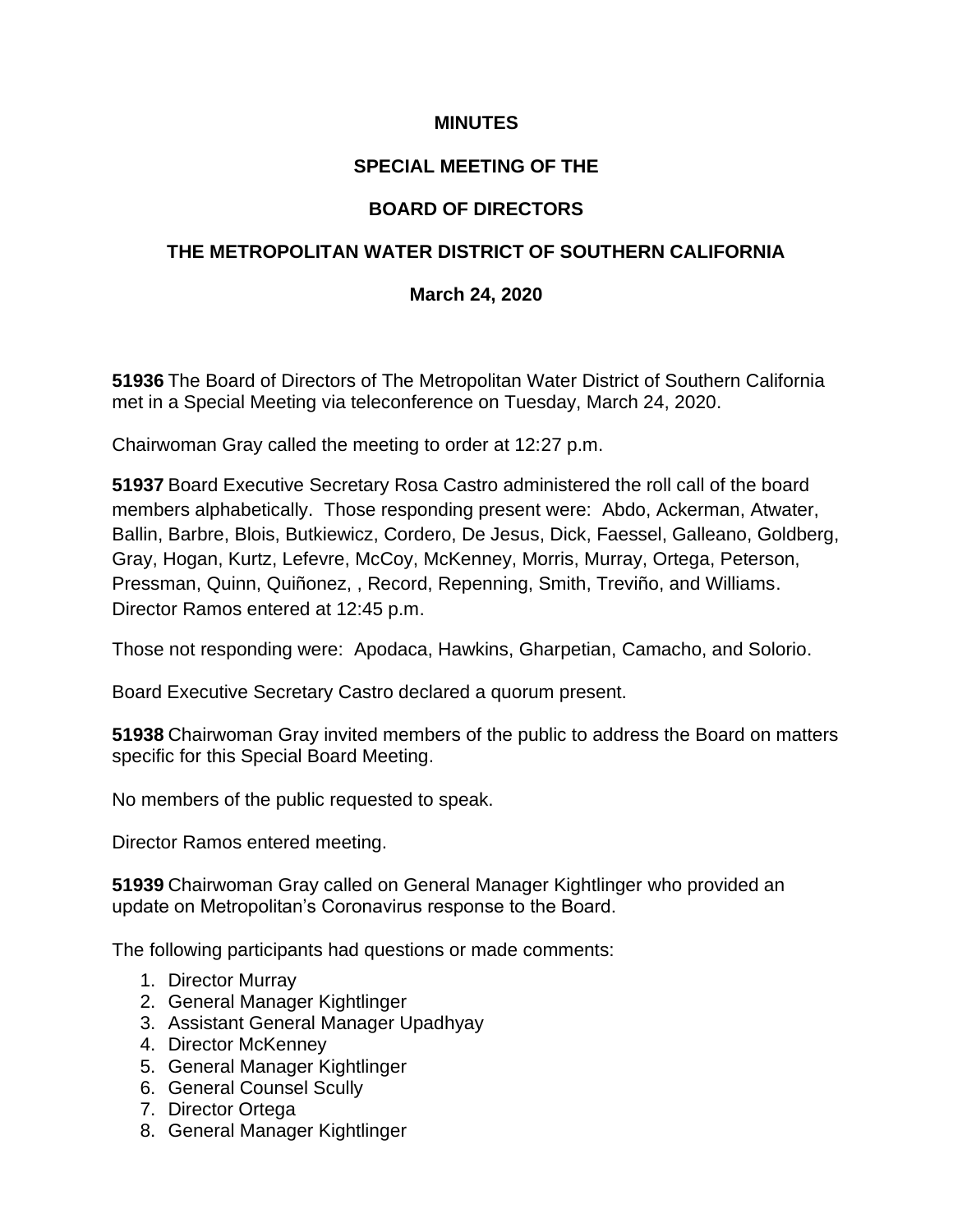**51940** Department Heads' Reports were deferred.

**51941** There are no Consent Calendar items.

**51942** Chairwoman Gray called for a vote to waive Metropolitan Water District Administrative Code Sections 8122(b)(2) and (3) for emergency contracts necessitated by the current COVID-19 emergency for the purchase of equipment, materials, or supplies, or the performance of services, while the Governor's March 4, 2020 Proclamation of a State of Emergency remains in effect, as set forth in Agenda Item 8-1 board letter.

Director Murray moved, seconded by Director Treviño that the Board approve Item 8-1.

The following is a record of the vote:

| Record of Vote on Item 8-1:               |                    |                  |                    |                              |                 |                           |                |    |      |         |                |
|-------------------------------------------|--------------------|------------------|--------------------|------------------------------|-----------------|---------------------------|----------------|----|------|---------|----------------|
|                                           |                    |                  |                    | No.                          | Votes per       |                           | <b>Yes</b>     |    | No   |         | <b>Abstain</b> |
| <b>Member Agency</b>                      | <b>Total Votes</b> | <b>Director</b>  | Present            | Pres                         | <b>Director</b> | Yes                       | Vote           | No | Vote | Abstain | Vote           |
| Anaheim                                   |                    | 4857 Faessel     | $\pmb{\times}$     | $\mathbf{1}$                 | 4857            | $\pmb{\times}$            | 4857           |    |      |         |                |
| <b>Beverly Hills</b>                      |                    | 3655 Pressman    | X                  | 1                            | 3655            | $\boldsymbol{\mathsf{x}}$ | 3655           |    |      |         |                |
| <b>Burbank</b>                            |                    | 2491 Ramos       | $\pmb{\mathsf{x}}$ | $\mathbf{1}$                 | 2491            |                           |                |    |      |         |                |
| <b>Calleguas Municipal Water District</b> | 10754 Blois        |                  | x                  | 1                            | 10754           | x                         | 10754          |    |      |         |                |
| Central Basin Municipal Water District    |                    | 15556 Apodaca    |                    |                              |                 |                           |                |    |      |         |                |
|                                           |                    | Hawkins          |                    |                              |                 |                           |                |    |      |         |                |
|                                           |                    |                  | Subtotal:          |                              |                 |                           |                |    |      |         |                |
| Compton                                   |                    | 488 McCoy        | x                  | $\mathbf{1}$                 | 488             | x                         | 488            |    |      |         |                |
| Eastern Municipal Water District          |                    | 8369 Record      | x                  | $\mathbf{1}$                 | 8369            | $\pmb{\times}$            | 8369           |    |      |         |                |
| <b>Foothill Municipal Water District</b>  |                    | 1951 Atwater     | x                  | 1                            | 1951            | $\pmb{\times}$            | 1951           |    |      |         |                |
| Fullerton                                 |                    | 2093 Ortega      | x                  | 1                            | 2093            | $\pmb{\mathsf{x}}$        | 2093           |    |      |         |                |
| Glendale                                  |                    | 3358 Gharpetian  |                    |                              |                 |                           |                |    |      |         |                |
| <b>Inland Empire Utilities Agency</b>     |                    | 11948 Camacho    |                    |                              |                 |                           |                |    |      |         |                |
| Las Virgenes                              |                    | 2615 Peterson    | x                  | 1                            | 2615            | х                         | 2615           |    |      |         |                |
| Long Beach                                |                    | 5304 Cordero     | $\pmb{\mathsf{x}}$ | 1                            | 5304            | $\pmb{\times}$            | 5304           |    |      |         |                |
| Los Angeles                               |                    | 63788 Murray     | x                  | 1                            | 15947           | $\pmb{\times}$            | 15947          |    |      |         |                |
|                                           |                    | Vacant           |                    |                              |                 |                           |                |    |      |         |                |
|                                           |                    | Quinn            | x                  | 1                            | 15947           | x                         | 15947          |    |      |         |                |
|                                           |                    | Quiñonez         | x                  | 1                            | 15947           | $\pmb{\times}$            | 15947          |    |      |         |                |
|                                           |                    | Repenning        | x                  | 1                            | 15947           | $\pmb{\mathsf{x}}$        | 15947          |    |      |         |                |
|                                           |                    |                  | Subtotal:          | 4                            | 63788           |                           | 63788          |    |      |         |                |
| Municipal Water Dist. of Orange County    |                    | 52516 Ackerman   | x                  | 1                            | 13129           | $\boldsymbol{\mathsf{x}}$ | 13129          |    |      |         |                |
|                                           |                    | Barbre           | x                  | 1                            | 13129           | x                         | 13129          |    |      |         |                |
|                                           |                    | <b>Dick</b>      | x                  | 1                            | 13129           | x                         | 13129          |    |      |         |                |
|                                           |                    | McKenney         | $\pmb{\mathsf{x}}$ | 1                            | 13129           | $\pmb{\times}$            | 13129          |    |      |         |                |
|                                           |                    |                  | Subtotal:          | 4                            | 52516           |                           | 52516          |    |      |         |                |
| Pasadena                                  |                    | 3229 Kurtz       | x                  | $\mathbf{1}$                 | 3229            | x                         | 3229           |    |      |         |                |
| San Diego County Water Authority          |                    | 53442 Butkiewicz | x                  | $\mathbf{1}$                 | 13361           | $\mathsf{x}$              | 13361          |    |      |         |                |
|                                           |                    | Goldberg         | x                  | 1                            | 13361           | x                         | 13361          |    |      |         |                |
|                                           |                    | Hogan            | $\pmb{\mathsf{X}}$ | $\mathbf{1}$                 | 13361           | X                         | 13361          |    |      |         |                |
|                                           |                    | Smith            | $\mathsf{x}$       | $\mathbf{1}$                 | 13361           | $\pmb{\mathsf{x}}$        | 13361          |    |      |         |                |
|                                           |                    |                  | Subtotal:          | 4                            | 53442           |                           | 53442          |    |      |         |                |
| San Fernando                              |                    | 203 Ballin       | x                  | $\mathbf{1}$                 | 203             | x                         | 203            |    |      |         |                |
| San Marino                                |                    | 683 Morris       | x                  | 1                            | 683             | x                         | 683            |    |      |         |                |
| Santa Ana                                 |                    | 2775 Solorio     |                    |                              |                 |                           |                |    |      |         |                |
| Santa Monica                              |                    | 3925 Abdo        | x                  | $\mathbf{1}$                 | 3925            | $\pmb{\times}$            | 3925           |    |      |         |                |
| Three Valleys Municipal Water District    |                    | 7205 De Jesus    | x                  | 1                            | 7205            | $\mathsf{x}$              | 7205           |    |      |         |                |
| Torrance                                  |                    | 3053 Lefevre     | x                  | 1                            | 3053            | $\pmb{\times}$            | 3053           |    |      |         |                |
| Upper San Gabriel Valley Mun. Wat. Di     |                    | 11016 Treviño    |                    | 1                            | 11016           |                           | 11016          |    |      |         |                |
|                                           |                    |                  | X                  | 1                            |                 | X                         |                |    |      |         |                |
| West Basin Municipal Water District       |                    | 21322 Williams   | X                  |                              | 10661           | $\pmb{\mathsf{x}}$        | 10661          |    |      |         |                |
|                                           |                    | Gray             | x                  | 1<br>$\overline{\mathbf{c}}$ | 10661<br>21322  | x                         | 10661<br>21322 |    |      |         |                |
| Western Municipal Water District          |                    | 11109 Galleano   | Subtotal:          | 1                            | 11109           |                           | 11109          |    |      |         |                |
|                                           | 307705             |                  | x                  |                              |                 | x                         |                |    |      |         |                |
| Total                                     |                    |                  |                    |                              | 274068          |                           | 271577         |    |      |         |                |
| Absent                                    | 36128              |                  |                    |                              |                 |                           |                |    |      |         |                |